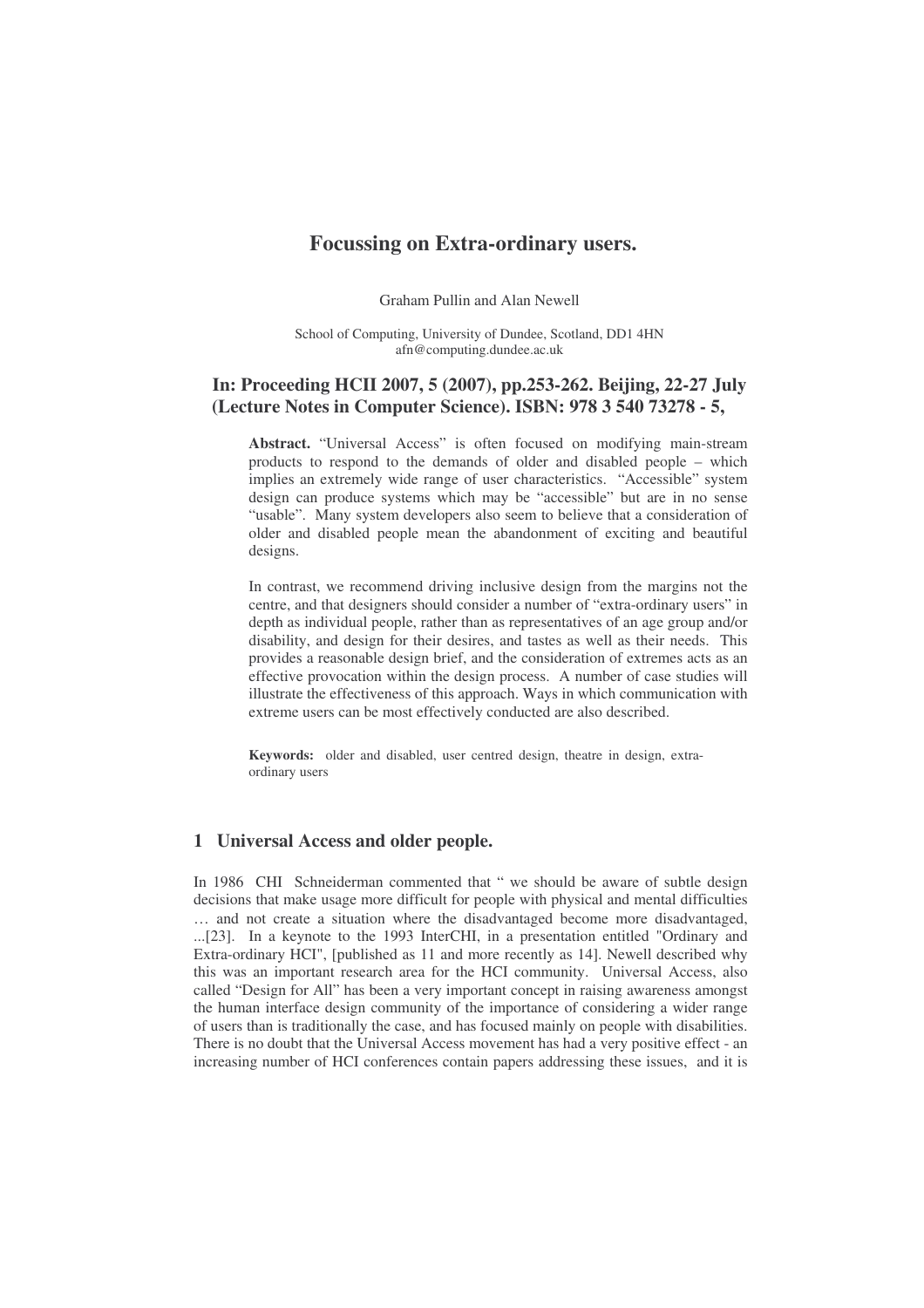heartening to see that the 2007 HCI conference has sessions which include this aspect of HCI. In addition many countries now have legislation which makes discrimination towards people with disabilities illegal, including lack of provision of, or in-accessible, equipment and services.

Thus a great deal has been achieved, but there is much still to achieve. In particular the HCI community needs to respond to demographic trends of an increasingly ageing population, and take advantage of the challenges and advantages of designing for older people. There are now more people over sixty years of age than under sixteen in the UK and 1.1 million over eighty [24]. It is predicted that by 2030 in the UK there will be 2.3 million people over eighty, rising to 5.5 million in 2050. This pattern is a world wide phenomenon: Japan in 2002 had 18% of the population over 65, which is predicted to rise to 25% in 2014 and 35% in 2050. There is, of course, some overlap between older people and people with disabilities, and 42% of 64-74 year olds have one or more disabilities limiting their quality of life. There are, however, major differences between older people and the more traditional "disabled person" for whom assistive information and communication technology has tended to be designed.

Most older people have multiple minor impairments, which can be inter-dependent as far as HCI is concerned. The range of functionality of older people is also very great high functioning older people have similar functionality to middle aged people, whereas low functioning older people have much lower functionality than middle aged people. There is much more pronounced minor cognitive impairments (e.g. memory and ability to learn new processes) even in high functioning older people than is found in young and middle aged people. Older people's minor impairments can make traditional assistive technology solutions to their major impairments inappropriate (e.g. hearing impairment and reduced cognitive capacity, can reduce the effectiveness of speech synthesis as an aid for severe visual impairment). Older people are much less confident with and accepting of information technology. In a recent report it was claimed that 65% of people over 65 "voluntarily exclude" themselves from new technologies [16], but Newell, argued that this "voluntary exclusion" is a symptom of new technologies not being designed for older people [12].

## **2. Concerns about older people and Universal Access**

On the basis both of the increasing percentage of older people in the population, and the specialist HCI requirements of this group of people, one should, perhaps, expect a greater proportion of this conference, and HCI research in general, to include these groups of users. Although "Universal Access" has had an impact on the HCI research community, there is still not sufficient serious research in the field. The community thus needs to reconsider the messages it is sending the "mainstream" research community and to designers and manufacturers of communications and information technology software and equipment.

### **2.1 Universal access as an add-on extra**

Is it possible that the message given to mainstream designers by the "universal access" concept is no longer achieving its aims, and the potential downside of this concept is that, in its full sense, it is virtually impossible to achieve for any particular system or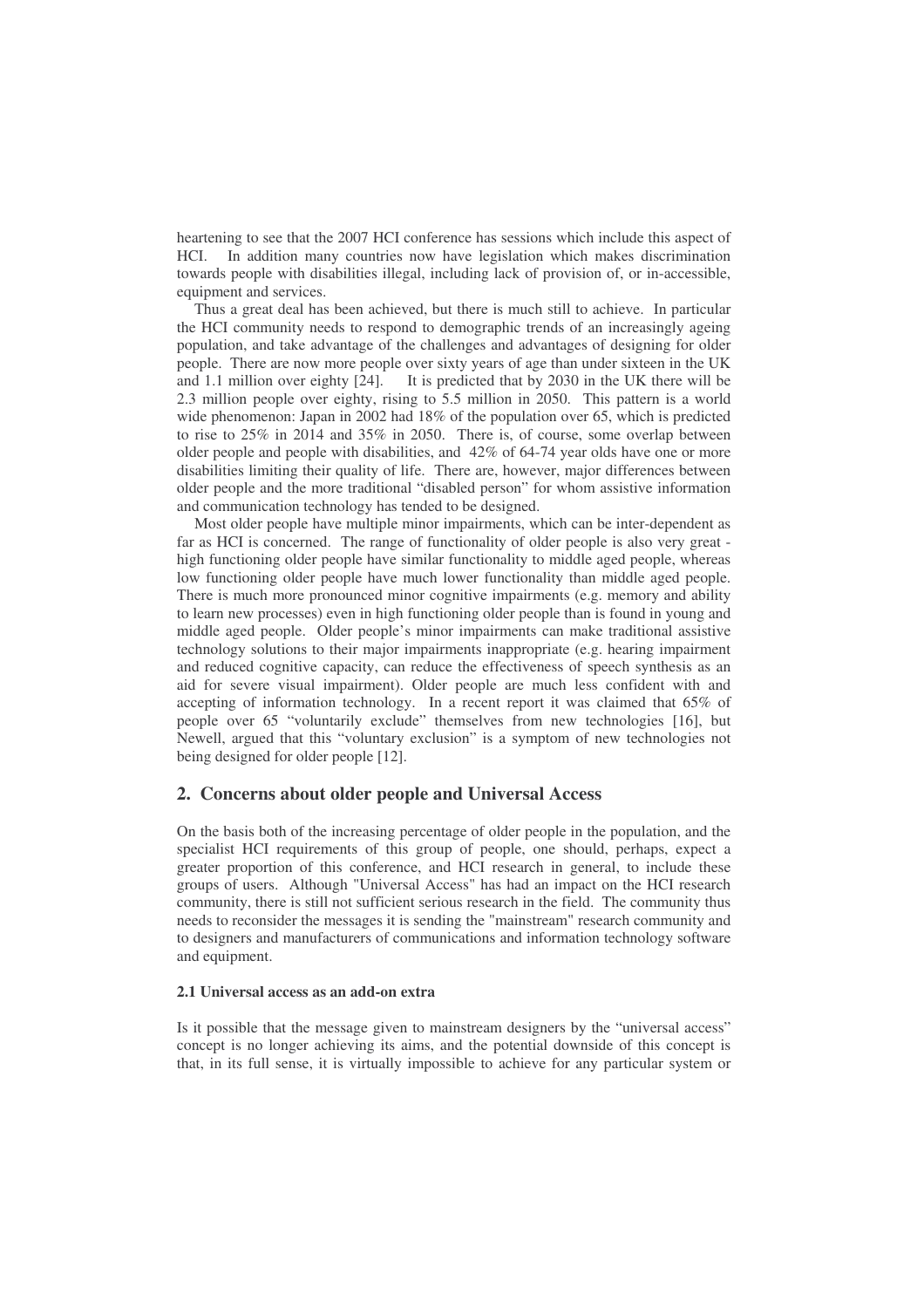product. If the requirement to provide a universal product is considered during the initial concept development and requirements gathering stage, the designer is faced with a user group who have an extremely wide range of characteristics and disability - very much wider than traditional user centered design is capable of including. It is difficult enough to conduct requirements gathering with a known and highly specified group of users – it can become impossible if the characteristics for which one is designing, in terms of physical, sensory, motor and cognitive abilities, to say nothing of culture, knowledge and motivation, seem to be intended to include the whole population. An additional concern is that the impression can be given universal design is focused on modifying main-stream products, recommending that, somewhere in the design cycle, designers should take account of the unusual demands of marginalized people such as older users [14] This suggests applying the "universal design" concept towards the end of the design cycle, leading to the requirements of marginalized groups being considered as an "add-on" extra to an otherwise well designed product. Not only does this patronize older and disabled people - a technological version of offering "crumbs from the rich man's table" – but is also likely to lead to significantly increased costs, and possibly to inappropriate compromises, which are bad for both the traditional and the marginalized groups of users.

### **2.2 Accessibility, usability, and aesthetics**

A worrying aspect of a focus on "access" for people with disabilities, is that there is evidence that many products which have been designed to be "accessible", are in no sense "usable" by the groups for which they are apparently designed [21]. Petrie found many web sites which were claimed to be "accessible" - e.g. follow the W3C guidelines - but were virtually unusable via the accessibility options which are provided [22]. E.g. a web page, designed to be read with the eyes, which can be listened to using a screen reader – and is thus "accessible", but the text of which is incomprehensive in an auditory form.

A further concern about the concept of "universal access" is that it can bring with it some of the less useful attributes of "rehabilitation technology". In particular the lack of aesthetic considerations in the design process. Many such products show evidence that the teams that design them do not engage emotionally with the users groups and assume that older and disabled people lack any aesthetic sense, and, unlike other user groups, are motivated entirely by the functionality of products. Hocking [9] reports that in the US 56% assistive technology is quickly abandoned, and 15% are never used. It is possible that the lack of aesthetic considerations and empathy between the designers and the customers is a factor in this very high level of abandonment of assistive technology products. There can be an assumption that the additional constraints involved in considering older and disabled people mean the abandonment of novel and beautiful concepts, and, if these attitudinal constraints are over emphasized, the team will be focused exclusively on the ergonomic and technical aspects of the product.

Much computer and communications based rehabilitation technology and software based accessibility options are exclusively focused on a single disability. In contrast, an elderly user will have many minor disabilities, and may or may not have a major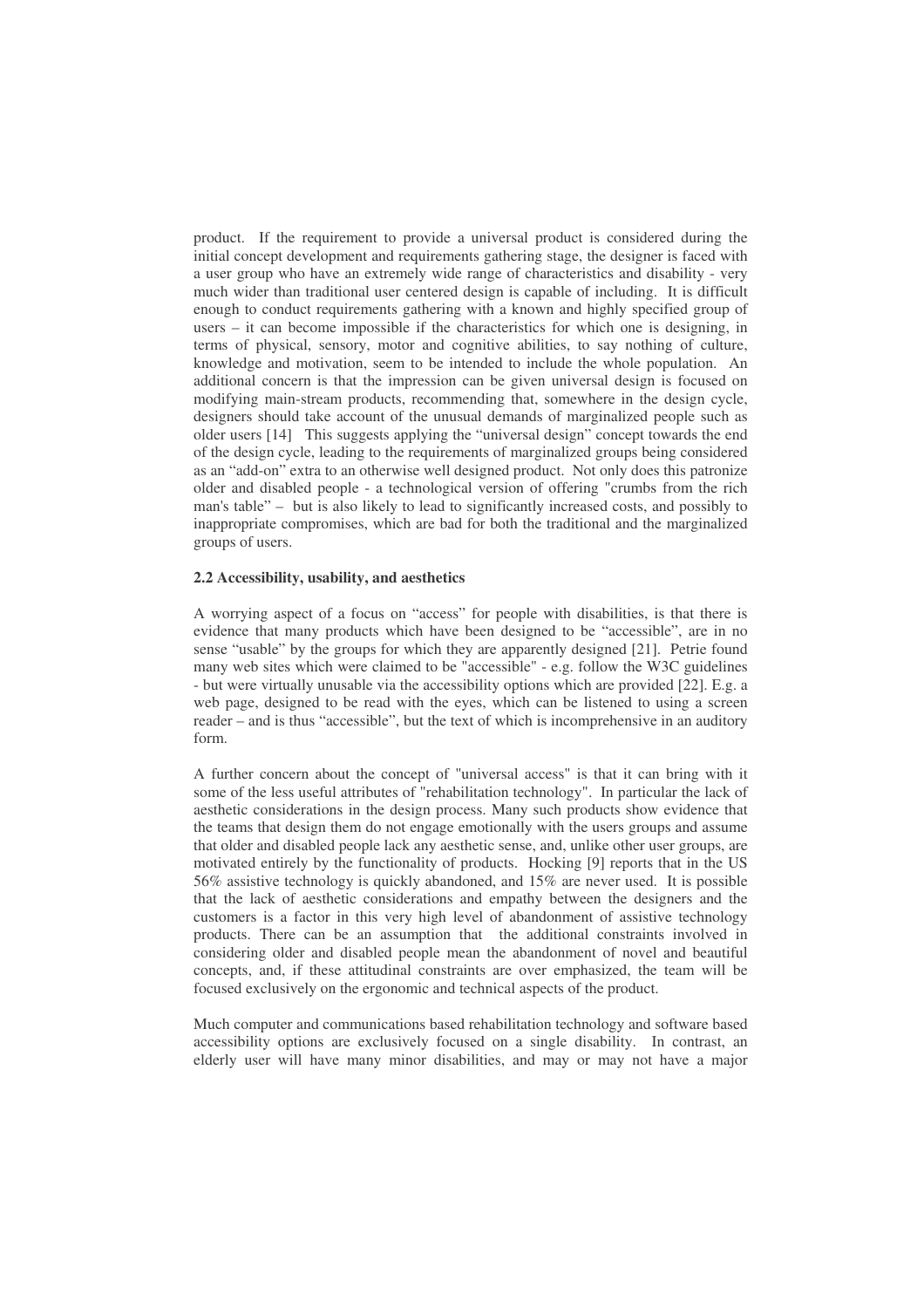disability. In addition older users have reduced memory and other cognitive abilities. Although significant research effort has been put into software for people with major cognitive deficits [5] much less attention is paid to the requirements of the older user whose memory and cognitive processes have somewhat declined. The effects of these minor disabilities can be inter-dependent when they are trying to use technology. Thus, for example, speech synthesis, which is a very successful accessibility option for people with visual impairment, will not work for many older people because of reduced hearing coupled with the high cognitive load needed to cope with the reduced comprehensibility of synthetic compared with natural speech. Older users typically have reduced capacity for learning new techniques, forget them more easily, and are often much less prepared to devote a long period to learning such techniques. However, the "older user" in particular has such a wide range of characteristics that this category is not very useful as a design brief also these characteristics are subject to much more rapid change with time than is usually the case with younger people.

### **3. Designing for extra-ordinary users**

Newell [15] has raised the issue of whether it is necessary to move on from the concept of Universal Usability to a message which is more appropriate to the needs for technical support for older people in the future. He comments that true "Universal Access" - i.e. systems which can be used by everyone - is very rarely achievable, and this can have the effect of designers simply paying lip-service to an unachievable goal. Thus instead of a message which can be interpreted to say "if you are designing a new product, take account of the needs of older and disabled users (if you can) we believe that older and/or disabled users should be seen to have a different place in the design process. We argue that, rather than develop methodologies for "universal access", we should be developing methodologies to assist in the design of products and systems for specific groups of older and/or disabled people, as an integral part of universal design. This we believe can lead better products for all users as well as for older users. In an earlier paper Newell has suggested the concept of designing for "extra-ordinary" users, and listed the advantages which this can produce not only for extra-ordinary (older and disabled) user but also for "ordinary" users in "extra-ordinary environments" (such as high work load and stress situations) [14]. Pullin uses the term "resonant design" to describe designs where the needs of the people who have a particular disability coincide with particular able bodied users in particular contexts.

It is not easy to be certain that one's sample of users is representative even with a very constrained user group, but, for the reasons adduced above, it would be impossible to produce a set of older users who were truly representative of this population. We thus recommend that, instead of trying to satisfy the requirements of as great a variety of users as possible - and move towards a "universal" solution from this direction – design teams (which should include industrial designers, interaction designers human factors specialists and engineers working together) should be encouraged to consider a number of specific "outriders" in depth – and, initially at least, design for them in particular. These "extra-ordinary users" should contain the characteristics which are particularly relevant to user groups for whom the product is being designed. Each "extra-ordinary user" should not be considered as representing a specific disability, but should be considered as an individual person who happens to have a specific disability as well as a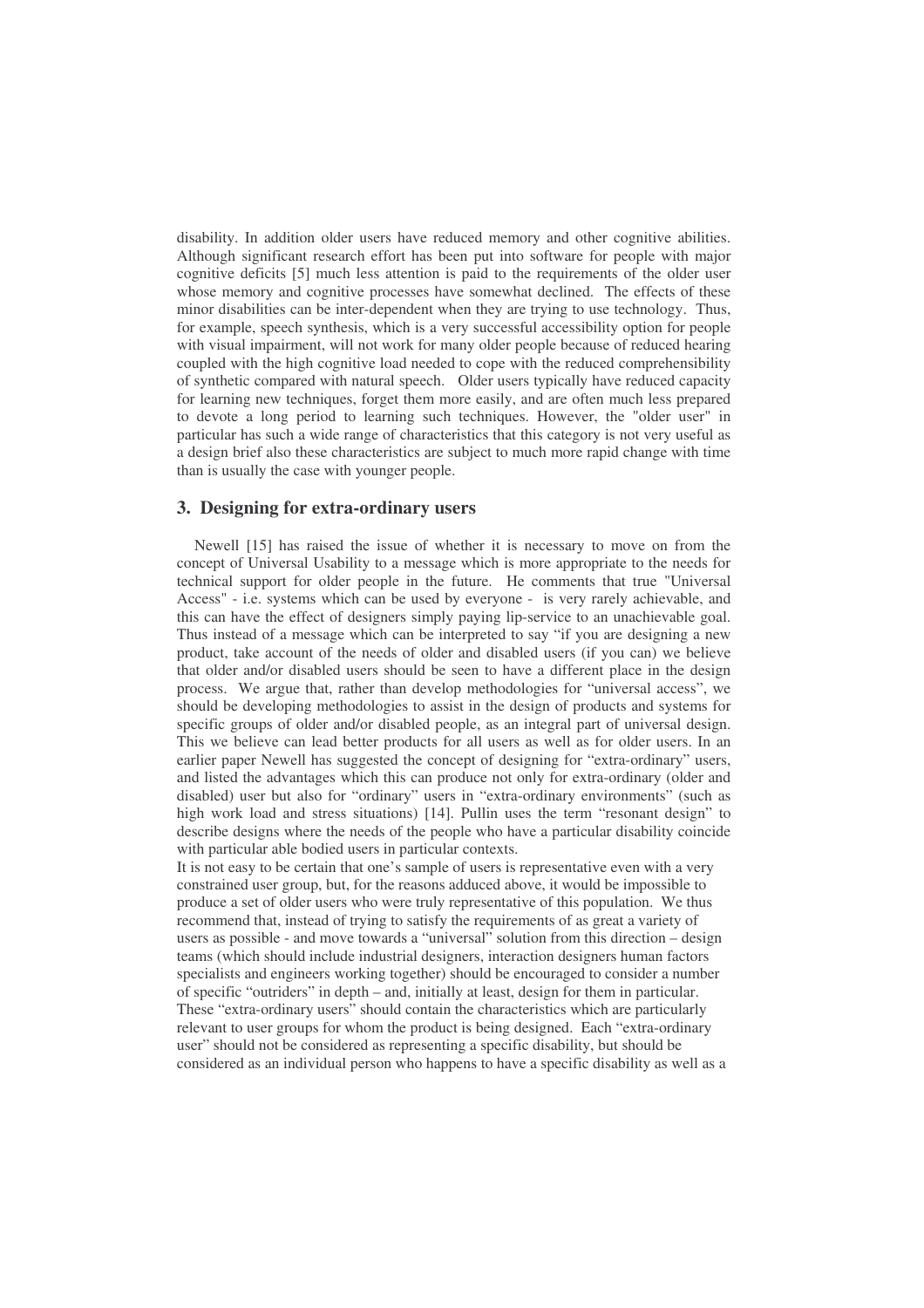range of other characteristics which are important for defining them as a person, but may not be related to their disabilities. In this way the designers are given a clear picture of a person, or small group of individuals, for whom they are designing, and can develop an empathy with these potential users. Thus the design process is "user centered" in the full sense of the concept, but the lack of a truly representative sample is recognized by the team. This methodology will encourage the team to address access issues from an empathetic viewpoint. Engaging with such users can also provide a richness to the design process, and a consideration of "extreme" users act as an effective provocation within the design process, which inspires the user-centre design methodologies of design groups such as IDEO [10]

This first iteration is something of an hypothesis: if we were to design for this person (for a change!) what radical new ideas might arise? Even if the approach does not directly result in a solution for a broader population, it should challenge convention and provoke new trains of thought. As such, this process may occupy a role somewhere between traditional concept design and the techniques of critical design: "designs which ask questions rather than propose solutions"[6]. Dunne also made the point that "populations can validate a design, but individuals can inspire new thinking, therefore are invaluable at the beginning of a project"[6]. We suggest that the specific use of older people as part of the design brief can be a very powerful way of provoking designers to address important and radical issues in the design space within which they are working. Such "extreme users may have the multiple minor disabilities associated with old age, plus possibly some major disabilities, but they can also be used to provide examples of extremes of the continuum of people's knowledge of and comfort with new technologies.

#### **3.1 From extra-ordinary users to a more universal solution**

At a later stage in the design iterations, it may become clear that the solutions the team arrive at can be brought together and provide a more universal solution, and we would argue, however, that such a design solution may well be superior to solutions based on "ordinary" users which are simply extended to take into account the requirements of "extra-ordinary" users. More radical starting points are likely to inspire more radical solutions, whereas the process of expanding or fixing mainstream products is a much more constraining. Inclusion, particularly for older users needs to be based on simplicity, and thus beginning the design process with a relatively narrow description of the user base is advantageous [19]. The alternative of having too wide a design brief leads to products with a vast array of functions and are thus bewildering and difficult to learn for everyone, but especially for older people [4]. There are many historical examples where the approach we are suggesting has been very successful.

#### **3.2 Designs for older or disabled people which led to mainstream products**

A number of products, which were initially designed for niche markets of older or disabled people, have led to either industry standards or universally popular product ranges. In many cases this was not a planned strategy but the products produced were so easy to use compared to conventional products that they gained a significant market share. One of the most successful of these was the cassette tape recorder, the first of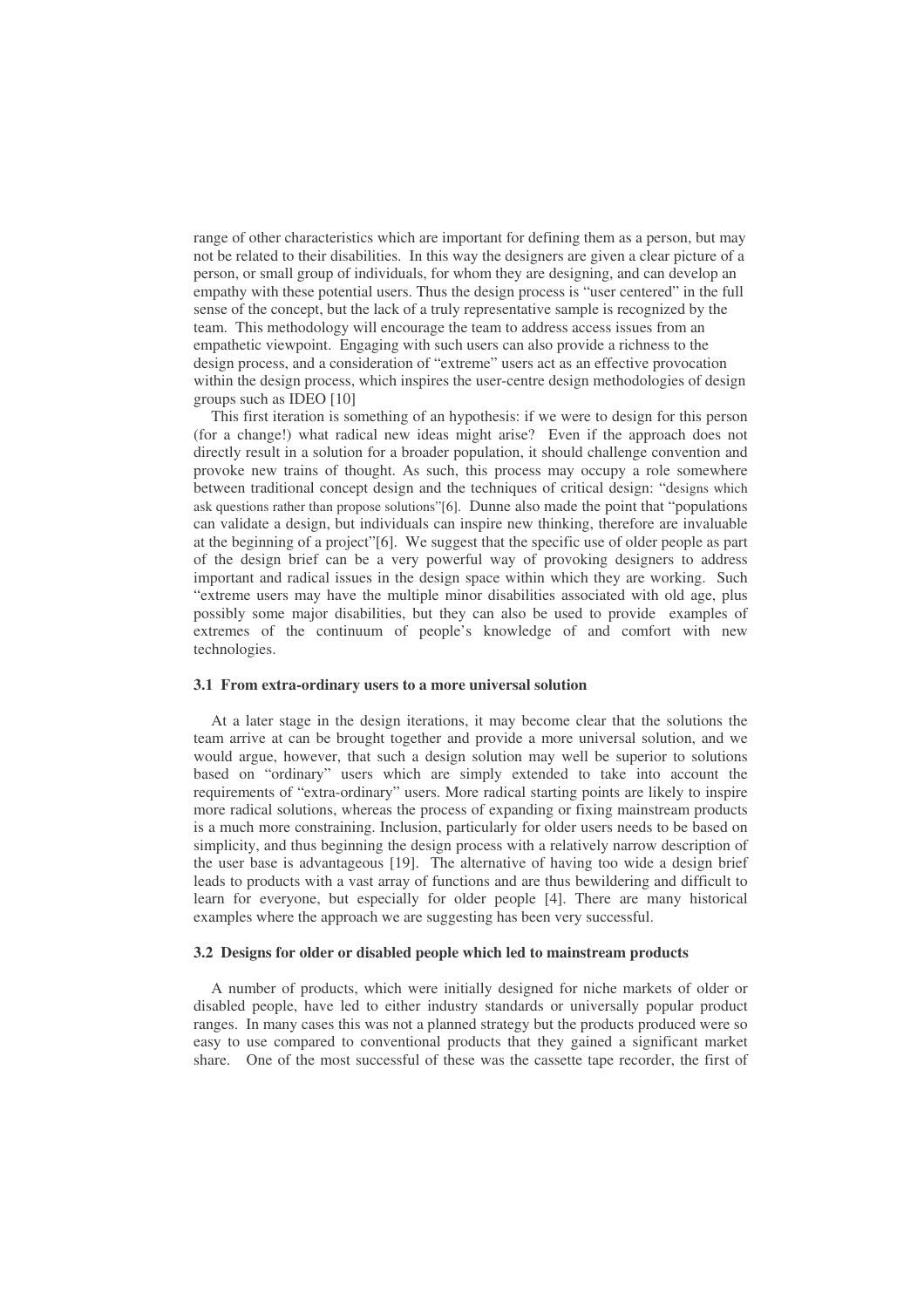which was designed specifically for blind people, and initially was not thought to have any future as a universal product because of the relatively poor sound quality [15]. The predictive typing systems now found in all mobile telephones was developed, by the authors colleagues and others, initially as an efficient alphanumeric input device for people whose physical disabilities prevented them using more than a small number of keys [1]. The UK company BT produced a large button telephone, again intended for a niche market, but which had an appeal beyond its intended user group. These are examples of products which started off with a very specific design brief, but became very successful universal products. The Ford motor company followed a version of the process suggested in this paper for their Focus car. In order to ensure that the car should be accessible to older users – the design team were provided with specially designed clothing which simulated some of the physical effects of old age by inhibiting movement. The Ford Focus is not marketed as a car for old people, but the authors would argue that, had the design team been asked to design a car and, as the final stage of the design, put on the suits to see if it was drivable by older people, and make changes as appropriate, the design process would have been more expensive and the final product, possibly less fit for purpose.

Most commercially available email and word processing packages have a great many functions. There are very few, if any users, who take advantage of the full functionality offered by such packages, and Smith [4] had calculated that it was possible to perform over 250 actions on the first page of a popular email package. The over abundance of generally unused features make finding and using a required feature difficult. There seems to be little or no evidence, however, that major manufactures are reducing the functionality, and thus increasing the usability of such packages. In contrast, a number of authors who have designed email systems, particularly for older people, have found that large amounts of functionality completely confused older people. Arnott [2], Dickinson [4], and Hawthorne [7] used techniques similar to those described in this paper, and all cases a clear design requirement was to substantially reduce the functionality. Other requirements included larger buttons, better contrast and larger font size than normal commercially available systems. All these characteristics make for an easier to use system for all but the most extreme "power users".

The OXO Good Grips kitchen products provide another example of successful universal design based on starting at the extremes [17]. The designer wanted to produce a universal design, but the initial design brief he set was a person with arthritis and Sam Farber's wife provided the inspiration - his first designs being specifically for her. Although a single individual was used as the initial design brief, the final product range is clearly a very successful example of universal design.

Assistive technology tends to be seen as niche products, and rarely gives the impression of being exciting and beautiful. An example of such an approach is the electronic hearing aid, which developers have attempted to make as invisible as possible. This is a major contrast to non-electronic ear trumpets, some of which were striking and beautiful. This has led to "in the ear" aids which provide greater miniaturization challenges, but are less noticeable. This designed-in invisibility has the further disadvantage of deliberately hiding the fact that the user is hearing impaired; thus conversational partners are not alerted to the need to speak more clearly and provide the conditions which facilitate lip reading. The invisible design is thought to be favored by customers, but this is particularly ironic as not realizing that a conversational partner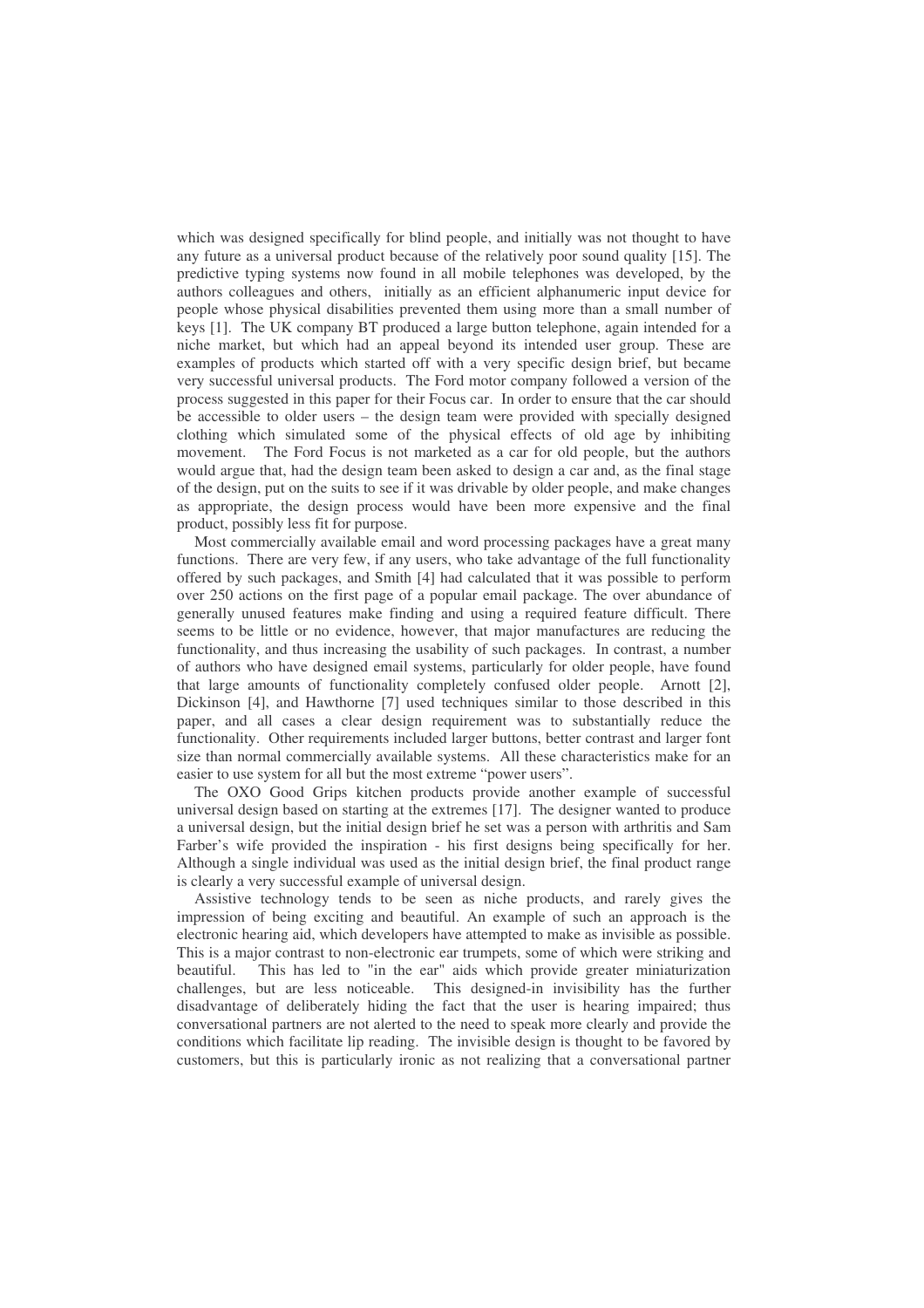cannot hear what one is saying can, in itself, be a significant a barrier to conversation. Walking sticks are another product where beauty plays little or no part of the design brief. There was a time when a walking stick was a fashion accessory, a very wide range of very beautiful walking sticks were available, their use indicating a person of fashion. In the 21st century, the walking stick is a symbol of incapacity or of a hill walker – both of which may be inappropriate for some users – and, on the whole, are designed for function rather than for fashion or beauty. In contrast it is interesting to note that the spectacles have moved from being prosthetic devices to fashion statements during roughly the same time period [20]

As an encouragement to re-introduce a more creative approach to design into the hearing aid market, the UK RNID (Royal National Institute for Deaf and Hard of Hearing People) in co-operation with the Blueprint design magazine and the Victoria and Albert Museum offered a competition "HearWear", in which the design brief was to re-conceive the hearing aid and hearing technology [8] This led to a number of innovative designs some of which included the hearing aid as a piece of jewellery which people would want to wear as well as acting as an assistive device.

The HearWear entries suggested revolutionary new possibilities in hearing products for everyone, not just people who are deaf or hard of hearing, and introduced the possibility of new products which allowed everyone to control and enhance the sounds around us. For example a remote control which could block out the sound of noisy builders or a screaming child. IDEO's TableTalk concept, which allows users to hold a clear conversation in a noisy bar, was inspired by the experiences of hearing aid wearers, but helps both hearing impaired and hearing people in ways they may never have thought to ask for, despite having similar negative experiences in noisy public places. The HearWear display shows how consideration of the challenges of hearing impairment can lead to revolutionary thinking and in exciting new product designs. It also highlights the massive potential for industry to create innovative, stylish and desirable hearing products which, if they were available on the high street, would be very popular with both people with intact and impaired hearing. Such an approach would be appropriate for a wide range of assistive technology, and accessibility products.

#### **3.3 Older people as an integral part of the design process**

How then should we go about designing for older people? Because of their wide ranging physical, sensory and cognitive characteristics this group do not provide a particularly useful design brief. An alternative approach is thus needed. We suggest that, rather than aim for an unachievable "universal" solution, the design brief be restated as a small set of specific users. This is somewhat similar to the idea of developing personas which describe a particular user. However, we recommend that the designers first consider what characteristics of older users are particularly relevant for the product/system or service for which they are designing, and, rather than strive towards developing the description of "representative users", they deliberately chose to describe "extreme users". It would also be very valuable to connect the designers with real people who possess the particular characteristics of each "extreme user" such as is done, for example, in the DBA "Design Challenge" [3].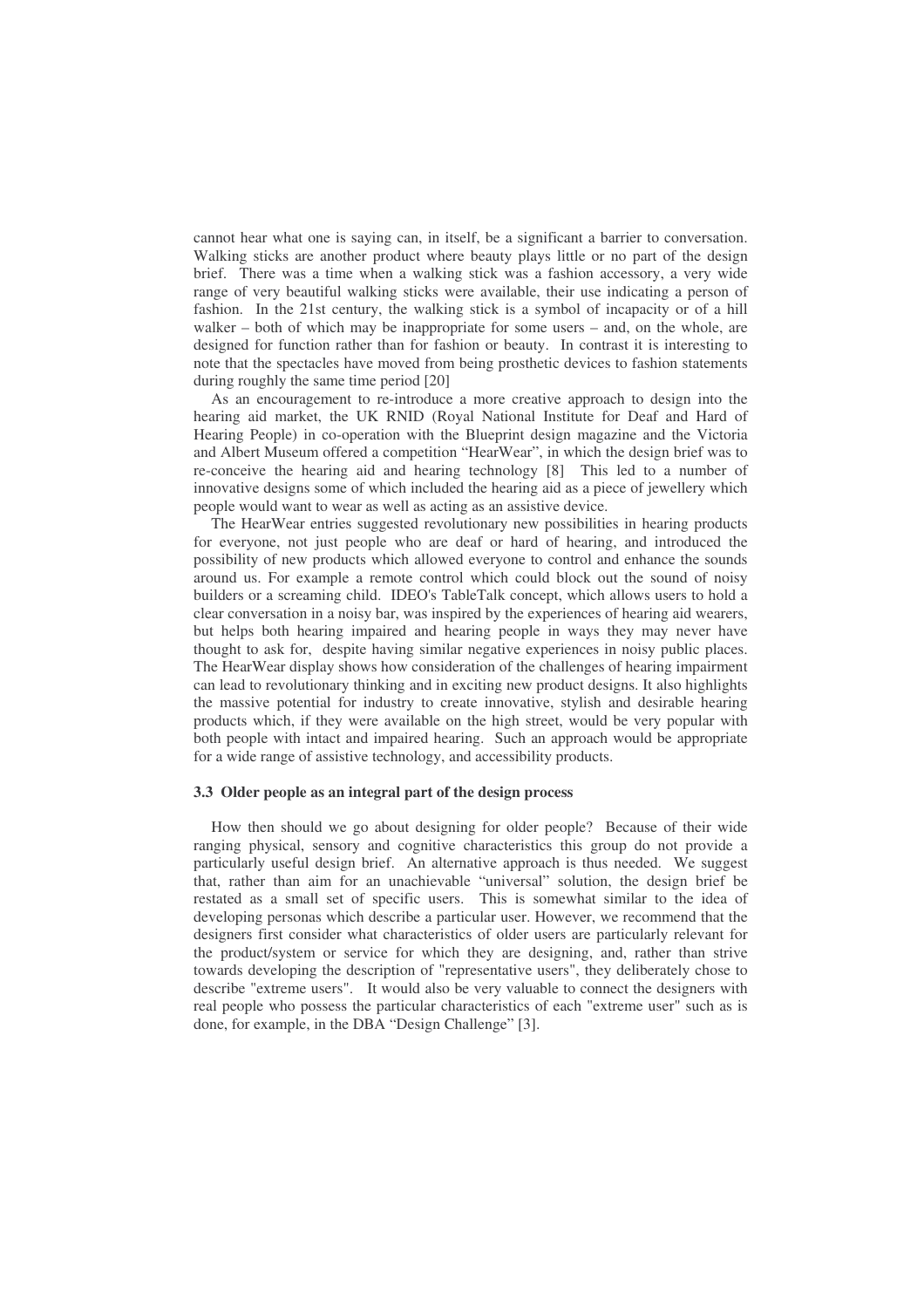The design brief consists of a small number of users, who may seem to have very little in common, but together map out the "user space". The first design interaction may be a number of individual solutions each tailored to a specific "extreme user". It is at this point, and not until this point, that the design team attempt to bring together the various designs which they have developed to produce a final design, or limited number of designs. We suggest that this approach is likely to inspire more radical solutions and lead to designs which are truly innovative without compromising their accessibility.

Depending on the application, the design should be assessed as a product for younger, non-disabled people, as a later design iteration. This could lead to a product which does not require any modification, as occurred with the large button telephone (primarily designed for people with dexterity problems but purchased by a much wider range of people). Alternatively, a final design iteration may be needed to respond to particular requirements of a non-disabled young user, which had not previously been considered important in the design process. We suggest that, in both cases, this is more likely to lead to a product which more closely approached "universal access" than a more traditional design journey towards "universal access" may have achieved.

### **4. The use of theatre**

To ensure that designers develop empathy with users with whom they do not normally interact, it is desirable for them to interact with people who embody the characteristics for which they are designing. This however may not be feasible for a range of reasons such as availability and/or cost. Newell et al [13] suggest a solution to this challenge which is to use well briefed professional actors working to a well crafted script. Versatile theatre professionals will be able to provide a personification of the particular user, or set of users within the design brief, and, if these actors are experts in improvisation, will be able to interact in character with designers, and with any prototypes which are produced as part of the design process. Newell et al point out other advantages of this approach which include a removal of ethical issues which can arise when the design brief includes fragile people, either physically, mentally, or in terms of self-confidence. An actor's ego is not involved in the character they are playing and thus the design team can be much more probing or even brutal in their questioning. An acted performance can also be a very powerful and valuable way of presenting a design to clients, with, again, the safety which comes with the use of actors.

# **5. Conclusions**

Older people have different characteristics to those of younger disabled people for whom much assistive and accessible technology has been designed. Demographic trends show an ageing population throughout the world, for whom technological support is becoming both an economic and social necessity. The interaction challenges of older people have tended to be addressed either by a simple "universal design" brief and/or by providing "access technology" to otherwise main-stream products as an "add-on" extra. There is an understandable tendency for designers to design for their peer group, and the unfortunate stereotypes of older people (such as them having no aesthetic sense, interest in sex, requirement to be fashionable or disposable income) make this mismatch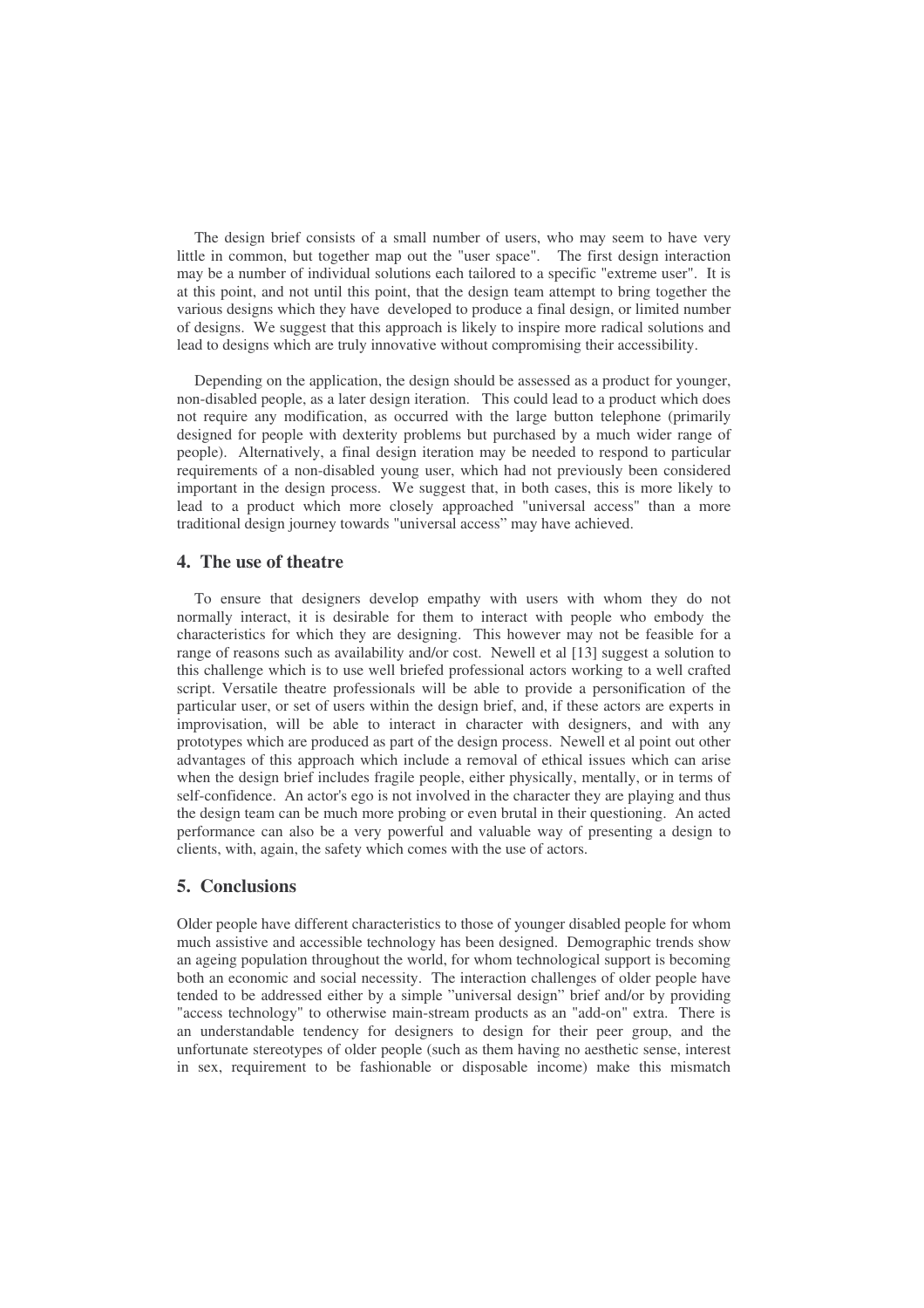particularly great. This paper suggests that designers be given the brief of designing for specific examples of older people, with the remit to produce a usable and beautiful product for these particular people. A number of case studies, which include very well known and respected products have been described which support these hypotheses,

As an alternative approach to the traditional approach of "universal accessibility", the authors suggest design specifically for individually specified older and disabled people, with a later design iteration which brings together alternative designs, and considers their application to young non-disabled people They suggest that this can lead to more radical, and often more appropriate, final products, and give examples where this has been the case.

The authors recommend that opportunities should be provided to encourage (usually young) designers to empathize with the user group. They recommend that the design team closely interact with people who could be considered to have the characteristics of the "extreme users" for which they are designing. They also suggest the use of theatre as a complement to direct engagement with users.

### **References**

- 1. Arnott, J.L., Javed, M.: Probabilistic Character Disambiguation for Reduced Keyboards Using Small Text Samples, Journal of the International Society for Augmentative and Alternative Communication (A.A.C.), Vol.8, No.3, Sept. 1992, pp. 215-22
- 2. Arnott, J.L,. Khairulla, Z., Dickinson, A., Syme, A., Alm, N., Eisma, R., Gregor P.: Email Interfaces for Older People, Proceedings of the IEEE Conference on Systems, Man & Cybernetics (SMC 2004), The Hague, Netherlands,  $10^{th}$ -13<sup>th</sup>. October 2004, pp. 111-117.
- 3. DBA Design Challenge: http://www.designcouncil.org.uk/AutoPdfs/DesignCouncil\_1407.pdf
- 4. Dickinson, A, Newell, A.F., Smith, M., Hill, R.: Introducing the Internet to the over-60s: Developing an email system for older novice computer users. Interacting with Computers 17, 6. December 2005: pp. 1-22
- 5. Designing Technology for People with Cognitive Impairments Workshop CHI 2006 Montreal, Quebec, Canada, 22-27 April 2006.
- 6. Dunne, A., Raby, F.: Design Noir the secret life of electronic objects. Birkhauser, 2001
- 7. Hawthorn, D.: Possible implications of aging for interface designers, Interacting with Computers, Vol. 12, No. 5, 2000. pp. 507-528.
- 8. Hearwear the future of hearing20th Century Gallery Victoria and Albert Museum (V&A) dates http://www.rnid.org.uk/information\_resources/hearing\_aids/hearwear/
- 9. Hocking, C.: Function or feelings: factors in abandonment of assistive devices . Technology and Disability 11, 1999, pp 3-11
- 10. Myerson, J.: IDEO: Masters of Innovation, Laurence King, 2004
- 11. Newell, A.F.: Extra-ordinary Human Computer Operation, in Extra-ordinary Human-Computer Interactions by A. D. N. Edwards (Ed.), Cambridge University Press 1995
- 12. Newell, A.F.: Extending Horizons: Invited Lecture, European Conference on Accessibility to the Next Generation Networks, BT Centre, London 16th Jan 2007
- 13. Newell, A.F., Carmichael, A. Morgan, M., Dickinson, A: The use of theatre in requirements gathering and usability studies. Interacting with Computers, Vol. 18, 2006. pp. 996- 1011